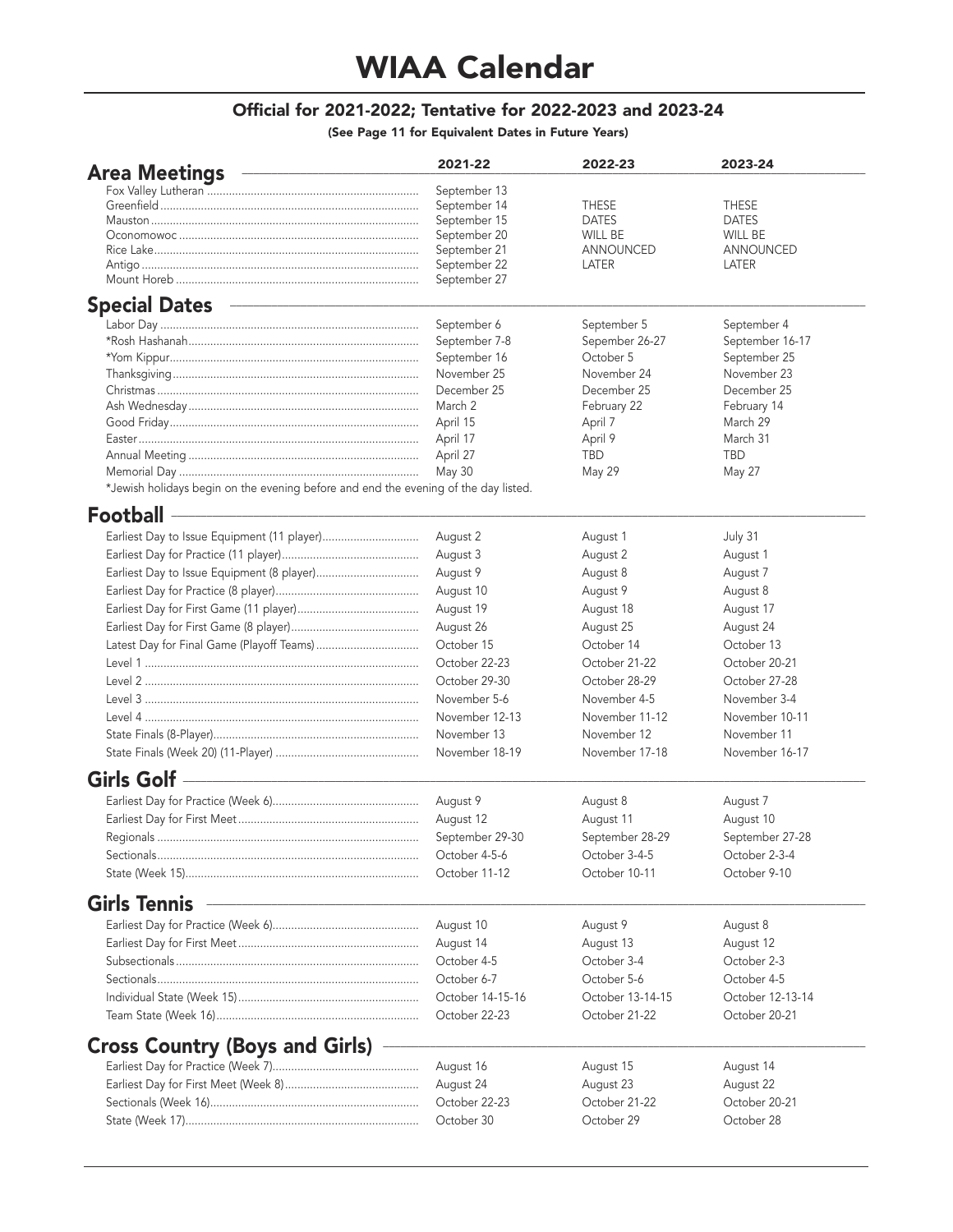| <b>Girls Volleyball</b><br>August 16<br>August 15<br>August 14<br>August 24<br>August 23<br>August 22<br>October 19, 21 & 23<br>October 18, 20 & 22<br>October 17, 19 & 21<br>October 21 & 23<br>October 20 & 22<br>October 19 & 21<br>October 28 & 30<br>October 27 & 29<br>October 26 & 28<br>November 3-4-5<br>November 4-5-6<br>November 2-3-4<br><b>Boys Volleyball</b><br>August 16<br>August 15<br>August 14<br>August 24<br>August 22<br>August 23<br>October 22<br>Otober 21<br>August 28<br>October 24 & 28<br>October 26 & 30<br>October 25 & 29<br>November 3-4-5<br>November 2-3-4<br>November 4-5-6<br><b>Girls Swimming &amp; Diving</b><br>August 10<br>August 9<br>August 8<br>August 18<br>August 17<br>August 16<br>November 4-5<br>November 3-4<br>November 5-6<br>November 12-13<br>November 11-12<br>November 10-11<br><b>Boys Soccer</b><br>August 16<br>August 15<br>August 14<br>August 24<br>August 23<br>August 22<br>October 19 & 23<br>October 18 & 22<br>October 17 & 21<br>October 19, 21 & 23<br>October 18, 20 & 22<br>October 17, 19 & 21<br>October 27 & 29<br>October 26 & 28<br>October 28 & 30<br>November 4-5-6<br>November 3-4-5<br>November 2-3-4<br><b>Basketball (Girls)</b><br>November 8<br>November 7<br>November 6<br>November 16<br>November 15<br>November 14<br>February 22, 25 & 26<br>February 21, 24 & 25<br>February 20, 23 & 24<br>March 3 & 5<br>March 2 & 4<br>February 29 & March 2<br>March 10-11-12<br>March 9-10-11<br>March 7-8-9<br><b>Basketball (Boys)</b><br>November 15<br>November 14<br>November 13<br>November 22<br>November 21<br>November 23<br>February 28, March 3 & 4<br>March 1, 4 & 5<br>February 27, March 1 & 2<br>March 10 & 12<br>March 9 & 11<br>March 7 & 9<br>March 17-18-19<br>March 16-17-18<br>March 14-15-16<br>Wrestling<br>November 15<br>November 14<br>November 13<br>November 25<br>November 24<br>November 26<br>January 29<br>January 27<br>January 28<br>February 12<br>February 11<br>February 10<br>February 15<br>February 14<br>February 13<br>February 19<br>February 18<br>February 17<br>February 24-25-26<br>February 23-24-25<br>February 22-23-24<br>March 3-4<br>March 1-2<br>March 4-5<br><b>Boys Swimming &amp; Diving</b><br>November 14<br>November 13<br>November 15<br>November 23<br>November 22<br>November 21<br>February 10-11<br>February 9-10<br>February 11-12 | 2021-22        | 2022-23        | 2023-24        |
|-----------------------------------------------------------------------------------------------------------------------------------------------------------------------------------------------------------------------------------------------------------------------------------------------------------------------------------------------------------------------------------------------------------------------------------------------------------------------------------------------------------------------------------------------------------------------------------------------------------------------------------------------------------------------------------------------------------------------------------------------------------------------------------------------------------------------------------------------------------------------------------------------------------------------------------------------------------------------------------------------------------------------------------------------------------------------------------------------------------------------------------------------------------------------------------------------------------------------------------------------------------------------------------------------------------------------------------------------------------------------------------------------------------------------------------------------------------------------------------------------------------------------------------------------------------------------------------------------------------------------------------------------------------------------------------------------------------------------------------------------------------------------------------------------------------------------------------------------------------------------------------------------------------------------------------------------------------------------------------------------------------------------------------------------------------------------------------------------------------------------------------------------------------------------------------------------------------------------------------------------------------------------------------------------------------------------------------------------------------------------------------------|----------------|----------------|----------------|
|                                                                                                                                                                                                                                                                                                                                                                                                                                                                                                                                                                                                                                                                                                                                                                                                                                                                                                                                                                                                                                                                                                                                                                                                                                                                                                                                                                                                                                                                                                                                                                                                                                                                                                                                                                                                                                                                                                                                                                                                                                                                                                                                                                                                                                                                                                                                                                                         |                |                |                |
|                                                                                                                                                                                                                                                                                                                                                                                                                                                                                                                                                                                                                                                                                                                                                                                                                                                                                                                                                                                                                                                                                                                                                                                                                                                                                                                                                                                                                                                                                                                                                                                                                                                                                                                                                                                                                                                                                                                                                                                                                                                                                                                                                                                                                                                                                                                                                                                         |                |                |                |
|                                                                                                                                                                                                                                                                                                                                                                                                                                                                                                                                                                                                                                                                                                                                                                                                                                                                                                                                                                                                                                                                                                                                                                                                                                                                                                                                                                                                                                                                                                                                                                                                                                                                                                                                                                                                                                                                                                                                                                                                                                                                                                                                                                                                                                                                                                                                                                                         |                |                |                |
|                                                                                                                                                                                                                                                                                                                                                                                                                                                                                                                                                                                                                                                                                                                                                                                                                                                                                                                                                                                                                                                                                                                                                                                                                                                                                                                                                                                                                                                                                                                                                                                                                                                                                                                                                                                                                                                                                                                                                                                                                                                                                                                                                                                                                                                                                                                                                                                         |                |                |                |
|                                                                                                                                                                                                                                                                                                                                                                                                                                                                                                                                                                                                                                                                                                                                                                                                                                                                                                                                                                                                                                                                                                                                                                                                                                                                                                                                                                                                                                                                                                                                                                                                                                                                                                                                                                                                                                                                                                                                                                                                                                                                                                                                                                                                                                                                                                                                                                                         |                |                |                |
|                                                                                                                                                                                                                                                                                                                                                                                                                                                                                                                                                                                                                                                                                                                                                                                                                                                                                                                                                                                                                                                                                                                                                                                                                                                                                                                                                                                                                                                                                                                                                                                                                                                                                                                                                                                                                                                                                                                                                                                                                                                                                                                                                                                                                                                                                                                                                                                         |                |                |                |
|                                                                                                                                                                                                                                                                                                                                                                                                                                                                                                                                                                                                                                                                                                                                                                                                                                                                                                                                                                                                                                                                                                                                                                                                                                                                                                                                                                                                                                                                                                                                                                                                                                                                                                                                                                                                                                                                                                                                                                                                                                                                                                                                                                                                                                                                                                                                                                                         |                |                |                |
|                                                                                                                                                                                                                                                                                                                                                                                                                                                                                                                                                                                                                                                                                                                                                                                                                                                                                                                                                                                                                                                                                                                                                                                                                                                                                                                                                                                                                                                                                                                                                                                                                                                                                                                                                                                                                                                                                                                                                                                                                                                                                                                                                                                                                                                                                                                                                                                         |                |                |                |
|                                                                                                                                                                                                                                                                                                                                                                                                                                                                                                                                                                                                                                                                                                                                                                                                                                                                                                                                                                                                                                                                                                                                                                                                                                                                                                                                                                                                                                                                                                                                                                                                                                                                                                                                                                                                                                                                                                                                                                                                                                                                                                                                                                                                                                                                                                                                                                                         |                |                |                |
|                                                                                                                                                                                                                                                                                                                                                                                                                                                                                                                                                                                                                                                                                                                                                                                                                                                                                                                                                                                                                                                                                                                                                                                                                                                                                                                                                                                                                                                                                                                                                                                                                                                                                                                                                                                                                                                                                                                                                                                                                                                                                                                                                                                                                                                                                                                                                                                         |                |                |                |
|                                                                                                                                                                                                                                                                                                                                                                                                                                                                                                                                                                                                                                                                                                                                                                                                                                                                                                                                                                                                                                                                                                                                                                                                                                                                                                                                                                                                                                                                                                                                                                                                                                                                                                                                                                                                                                                                                                                                                                                                                                                                                                                                                                                                                                                                                                                                                                                         |                |                |                |
|                                                                                                                                                                                                                                                                                                                                                                                                                                                                                                                                                                                                                                                                                                                                                                                                                                                                                                                                                                                                                                                                                                                                                                                                                                                                                                                                                                                                                                                                                                                                                                                                                                                                                                                                                                                                                                                                                                                                                                                                                                                                                                                                                                                                                                                                                                                                                                                         |                |                |                |
|                                                                                                                                                                                                                                                                                                                                                                                                                                                                                                                                                                                                                                                                                                                                                                                                                                                                                                                                                                                                                                                                                                                                                                                                                                                                                                                                                                                                                                                                                                                                                                                                                                                                                                                                                                                                                                                                                                                                                                                                                                                                                                                                                                                                                                                                                                                                                                                         |                |                |                |
|                                                                                                                                                                                                                                                                                                                                                                                                                                                                                                                                                                                                                                                                                                                                                                                                                                                                                                                                                                                                                                                                                                                                                                                                                                                                                                                                                                                                                                                                                                                                                                                                                                                                                                                                                                                                                                                                                                                                                                                                                                                                                                                                                                                                                                                                                                                                                                                         |                |                |                |
|                                                                                                                                                                                                                                                                                                                                                                                                                                                                                                                                                                                                                                                                                                                                                                                                                                                                                                                                                                                                                                                                                                                                                                                                                                                                                                                                                                                                                                                                                                                                                                                                                                                                                                                                                                                                                                                                                                                                                                                                                                                                                                                                                                                                                                                                                                                                                                                         |                |                |                |
|                                                                                                                                                                                                                                                                                                                                                                                                                                                                                                                                                                                                                                                                                                                                                                                                                                                                                                                                                                                                                                                                                                                                                                                                                                                                                                                                                                                                                                                                                                                                                                                                                                                                                                                                                                                                                                                                                                                                                                                                                                                                                                                                                                                                                                                                                                                                                                                         |                |                |                |
|                                                                                                                                                                                                                                                                                                                                                                                                                                                                                                                                                                                                                                                                                                                                                                                                                                                                                                                                                                                                                                                                                                                                                                                                                                                                                                                                                                                                                                                                                                                                                                                                                                                                                                                                                                                                                                                                                                                                                                                                                                                                                                                                                                                                                                                                                                                                                                                         |                |                |                |
|                                                                                                                                                                                                                                                                                                                                                                                                                                                                                                                                                                                                                                                                                                                                                                                                                                                                                                                                                                                                                                                                                                                                                                                                                                                                                                                                                                                                                                                                                                                                                                                                                                                                                                                                                                                                                                                                                                                                                                                                                                                                                                                                                                                                                                                                                                                                                                                         |                |                |                |
|                                                                                                                                                                                                                                                                                                                                                                                                                                                                                                                                                                                                                                                                                                                                                                                                                                                                                                                                                                                                                                                                                                                                                                                                                                                                                                                                                                                                                                                                                                                                                                                                                                                                                                                                                                                                                                                                                                                                                                                                                                                                                                                                                                                                                                                                                                                                                                                         |                |                |                |
|                                                                                                                                                                                                                                                                                                                                                                                                                                                                                                                                                                                                                                                                                                                                                                                                                                                                                                                                                                                                                                                                                                                                                                                                                                                                                                                                                                                                                                                                                                                                                                                                                                                                                                                                                                                                                                                                                                                                                                                                                                                                                                                                                                                                                                                                                                                                                                                         |                |                |                |
|                                                                                                                                                                                                                                                                                                                                                                                                                                                                                                                                                                                                                                                                                                                                                                                                                                                                                                                                                                                                                                                                                                                                                                                                                                                                                                                                                                                                                                                                                                                                                                                                                                                                                                                                                                                                                                                                                                                                                                                                                                                                                                                                                                                                                                                                                                                                                                                         |                |                |                |
|                                                                                                                                                                                                                                                                                                                                                                                                                                                                                                                                                                                                                                                                                                                                                                                                                                                                                                                                                                                                                                                                                                                                                                                                                                                                                                                                                                                                                                                                                                                                                                                                                                                                                                                                                                                                                                                                                                                                                                                                                                                                                                                                                                                                                                                                                                                                                                                         |                |                |                |
|                                                                                                                                                                                                                                                                                                                                                                                                                                                                                                                                                                                                                                                                                                                                                                                                                                                                                                                                                                                                                                                                                                                                                                                                                                                                                                                                                                                                                                                                                                                                                                                                                                                                                                                                                                                                                                                                                                                                                                                                                                                                                                                                                                                                                                                                                                                                                                                         |                |                |                |
|                                                                                                                                                                                                                                                                                                                                                                                                                                                                                                                                                                                                                                                                                                                                                                                                                                                                                                                                                                                                                                                                                                                                                                                                                                                                                                                                                                                                                                                                                                                                                                                                                                                                                                                                                                                                                                                                                                                                                                                                                                                                                                                                                                                                                                                                                                                                                                                         |                |                |                |
|                                                                                                                                                                                                                                                                                                                                                                                                                                                                                                                                                                                                                                                                                                                                                                                                                                                                                                                                                                                                                                                                                                                                                                                                                                                                                                                                                                                                                                                                                                                                                                                                                                                                                                                                                                                                                                                                                                                                                                                                                                                                                                                                                                                                                                                                                                                                                                                         |                |                |                |
|                                                                                                                                                                                                                                                                                                                                                                                                                                                                                                                                                                                                                                                                                                                                                                                                                                                                                                                                                                                                                                                                                                                                                                                                                                                                                                                                                                                                                                                                                                                                                                                                                                                                                                                                                                                                                                                                                                                                                                                                                                                                                                                                                                                                                                                                                                                                                                                         |                |                |                |
|                                                                                                                                                                                                                                                                                                                                                                                                                                                                                                                                                                                                                                                                                                                                                                                                                                                                                                                                                                                                                                                                                                                                                                                                                                                                                                                                                                                                                                                                                                                                                                                                                                                                                                                                                                                                                                                                                                                                                                                                                                                                                                                                                                                                                                                                                                                                                                                         |                |                |                |
|                                                                                                                                                                                                                                                                                                                                                                                                                                                                                                                                                                                                                                                                                                                                                                                                                                                                                                                                                                                                                                                                                                                                                                                                                                                                                                                                                                                                                                                                                                                                                                                                                                                                                                                                                                                                                                                                                                                                                                                                                                                                                                                                                                                                                                                                                                                                                                                         |                |                |                |
|                                                                                                                                                                                                                                                                                                                                                                                                                                                                                                                                                                                                                                                                                                                                                                                                                                                                                                                                                                                                                                                                                                                                                                                                                                                                                                                                                                                                                                                                                                                                                                                                                                                                                                                                                                                                                                                                                                                                                                                                                                                                                                                                                                                                                                                                                                                                                                                         |                |                |                |
|                                                                                                                                                                                                                                                                                                                                                                                                                                                                                                                                                                                                                                                                                                                                                                                                                                                                                                                                                                                                                                                                                                                                                                                                                                                                                                                                                                                                                                                                                                                                                                                                                                                                                                                                                                                                                                                                                                                                                                                                                                                                                                                                                                                                                                                                                                                                                                                         |                |                |                |
|                                                                                                                                                                                                                                                                                                                                                                                                                                                                                                                                                                                                                                                                                                                                                                                                                                                                                                                                                                                                                                                                                                                                                                                                                                                                                                                                                                                                                                                                                                                                                                                                                                                                                                                                                                                                                                                                                                                                                                                                                                                                                                                                                                                                                                                                                                                                                                                         |                |                |                |
|                                                                                                                                                                                                                                                                                                                                                                                                                                                                                                                                                                                                                                                                                                                                                                                                                                                                                                                                                                                                                                                                                                                                                                                                                                                                                                                                                                                                                                                                                                                                                                                                                                                                                                                                                                                                                                                                                                                                                                                                                                                                                                                                                                                                                                                                                                                                                                                         |                |                |                |
|                                                                                                                                                                                                                                                                                                                                                                                                                                                                                                                                                                                                                                                                                                                                                                                                                                                                                                                                                                                                                                                                                                                                                                                                                                                                                                                                                                                                                                                                                                                                                                                                                                                                                                                                                                                                                                                                                                                                                                                                                                                                                                                                                                                                                                                                                                                                                                                         |                |                |                |
|                                                                                                                                                                                                                                                                                                                                                                                                                                                                                                                                                                                                                                                                                                                                                                                                                                                                                                                                                                                                                                                                                                                                                                                                                                                                                                                                                                                                                                                                                                                                                                                                                                                                                                                                                                                                                                                                                                                                                                                                                                                                                                                                                                                                                                                                                                                                                                                         |                |                |                |
|                                                                                                                                                                                                                                                                                                                                                                                                                                                                                                                                                                                                                                                                                                                                                                                                                                                                                                                                                                                                                                                                                                                                                                                                                                                                                                                                                                                                                                                                                                                                                                                                                                                                                                                                                                                                                                                                                                                                                                                                                                                                                                                                                                                                                                                                                                                                                                                         |                |                |                |
|                                                                                                                                                                                                                                                                                                                                                                                                                                                                                                                                                                                                                                                                                                                                                                                                                                                                                                                                                                                                                                                                                                                                                                                                                                                                                                                                                                                                                                                                                                                                                                                                                                                                                                                                                                                                                                                                                                                                                                                                                                                                                                                                                                                                                                                                                                                                                                                         |                |                |                |
|                                                                                                                                                                                                                                                                                                                                                                                                                                                                                                                                                                                                                                                                                                                                                                                                                                                                                                                                                                                                                                                                                                                                                                                                                                                                                                                                                                                                                                                                                                                                                                                                                                                                                                                                                                                                                                                                                                                                                                                                                                                                                                                                                                                                                                                                                                                                                                                         |                |                |                |
|                                                                                                                                                                                                                                                                                                                                                                                                                                                                                                                                                                                                                                                                                                                                                                                                                                                                                                                                                                                                                                                                                                                                                                                                                                                                                                                                                                                                                                                                                                                                                                                                                                                                                                                                                                                                                                                                                                                                                                                                                                                                                                                                                                                                                                                                                                                                                                                         |                |                |                |
|                                                                                                                                                                                                                                                                                                                                                                                                                                                                                                                                                                                                                                                                                                                                                                                                                                                                                                                                                                                                                                                                                                                                                                                                                                                                                                                                                                                                                                                                                                                                                                                                                                                                                                                                                                                                                                                                                                                                                                                                                                                                                                                                                                                                                                                                                                                                                                                         |                |                |                |
|                                                                                                                                                                                                                                                                                                                                                                                                                                                                                                                                                                                                                                                                                                                                                                                                                                                                                                                                                                                                                                                                                                                                                                                                                                                                                                                                                                                                                                                                                                                                                                                                                                                                                                                                                                                                                                                                                                                                                                                                                                                                                                                                                                                                                                                                                                                                                                                         |                |                |                |
|                                                                                                                                                                                                                                                                                                                                                                                                                                                                                                                                                                                                                                                                                                                                                                                                                                                                                                                                                                                                                                                                                                                                                                                                                                                                                                                                                                                                                                                                                                                                                                                                                                                                                                                                                                                                                                                                                                                                                                                                                                                                                                                                                                                                                                                                                                                                                                                         |                |                |                |
|                                                                                                                                                                                                                                                                                                                                                                                                                                                                                                                                                                                                                                                                                                                                                                                                                                                                                                                                                                                                                                                                                                                                                                                                                                                                                                                                                                                                                                                                                                                                                                                                                                                                                                                                                                                                                                                                                                                                                                                                                                                                                                                                                                                                                                                                                                                                                                                         |                |                |                |
|                                                                                                                                                                                                                                                                                                                                                                                                                                                                                                                                                                                                                                                                                                                                                                                                                                                                                                                                                                                                                                                                                                                                                                                                                                                                                                                                                                                                                                                                                                                                                                                                                                                                                                                                                                                                                                                                                                                                                                                                                                                                                                                                                                                                                                                                                                                                                                                         |                |                |                |
|                                                                                                                                                                                                                                                                                                                                                                                                                                                                                                                                                                                                                                                                                                                                                                                                                                                                                                                                                                                                                                                                                                                                                                                                                                                                                                                                                                                                                                                                                                                                                                                                                                                                                                                                                                                                                                                                                                                                                                                                                                                                                                                                                                                                                                                                                                                                                                                         |                |                |                |
|                                                                                                                                                                                                                                                                                                                                                                                                                                                                                                                                                                                                                                                                                                                                                                                                                                                                                                                                                                                                                                                                                                                                                                                                                                                                                                                                                                                                                                                                                                                                                                                                                                                                                                                                                                                                                                                                                                                                                                                                                                                                                                                                                                                                                                                                                                                                                                                         |                |                |                |
|                                                                                                                                                                                                                                                                                                                                                                                                                                                                                                                                                                                                                                                                                                                                                                                                                                                                                                                                                                                                                                                                                                                                                                                                                                                                                                                                                                                                                                                                                                                                                                                                                                                                                                                                                                                                                                                                                                                                                                                                                                                                                                                                                                                                                                                                                                                                                                                         |                |                |                |
|                                                                                                                                                                                                                                                                                                                                                                                                                                                                                                                                                                                                                                                                                                                                                                                                                                                                                                                                                                                                                                                                                                                                                                                                                                                                                                                                                                                                                                                                                                                                                                                                                                                                                                                                                                                                                                                                                                                                                                                                                                                                                                                                                                                                                                                                                                                                                                                         |                |                |                |
|                                                                                                                                                                                                                                                                                                                                                                                                                                                                                                                                                                                                                                                                                                                                                                                                                                                                                                                                                                                                                                                                                                                                                                                                                                                                                                                                                                                                                                                                                                                                                                                                                                                                                                                                                                                                                                                                                                                                                                                                                                                                                                                                                                                                                                                                                                                                                                                         |                |                |                |
|                                                                                                                                                                                                                                                                                                                                                                                                                                                                                                                                                                                                                                                                                                                                                                                                                                                                                                                                                                                                                                                                                                                                                                                                                                                                                                                                                                                                                                                                                                                                                                                                                                                                                                                                                                                                                                                                                                                                                                                                                                                                                                                                                                                                                                                                                                                                                                                         |                |                |                |
|                                                                                                                                                                                                                                                                                                                                                                                                                                                                                                                                                                                                                                                                                                                                                                                                                                                                                                                                                                                                                                                                                                                                                                                                                                                                                                                                                                                                                                                                                                                                                                                                                                                                                                                                                                                                                                                                                                                                                                                                                                                                                                                                                                                                                                                                                                                                                                                         |                |                |                |
|                                                                                                                                                                                                                                                                                                                                                                                                                                                                                                                                                                                                                                                                                                                                                                                                                                                                                                                                                                                                                                                                                                                                                                                                                                                                                                                                                                                                                                                                                                                                                                                                                                                                                                                                                                                                                                                                                                                                                                                                                                                                                                                                                                                                                                                                                                                                                                                         | February 18-19 | February 17-18 | February 16-17 |